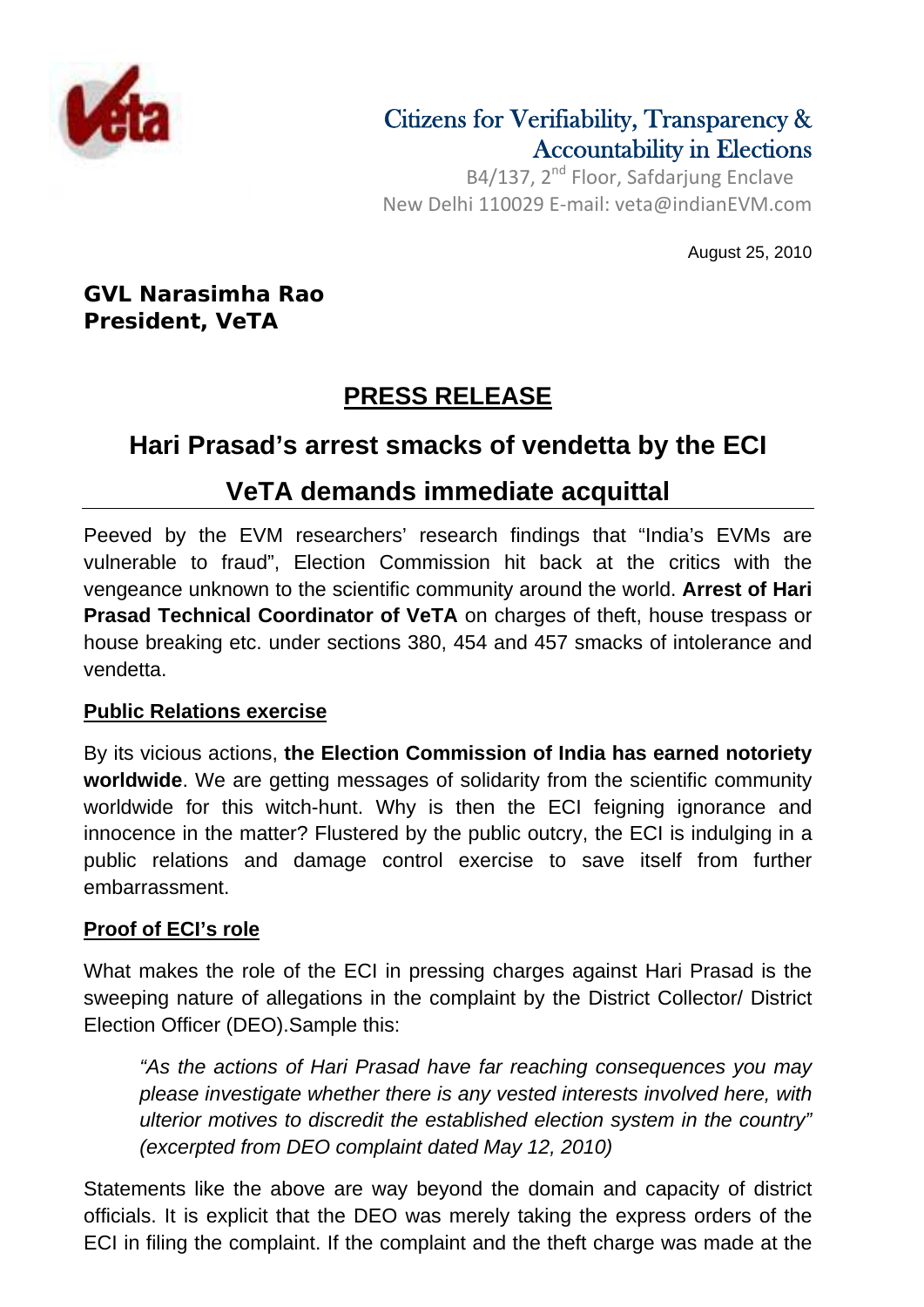behest of the ECI, how can it now say that the police investigation is not being done at its behest. You need to stretch your credulity to think that the two are unrelated.

The ECI did not just stop in ordering a complaint against Hari Prasad. That it has unleashed the full force at its command to send Hari Prasad to jail is evident from the fact that more than a dozen very senior police officers of the rank of DSP and above were involved in strategising and effecting Hari Prasad's arrest as if he is a dreaded gangster. Sources in the police confirm that the arrest was a result of severe pressure from the ECI through the governmental authorities.

#### **Proof of Vendetta**

**Why do we say this is a case of vendetta?** Because this is not the first time that an EVM has gone missing from the ECI (several dozen EVMs were stolen in the past according to ECI's own response) but never in the past such drastic action was taken.

#### **Why not fix responsibility on your officials?**

The EVMs are in the custody of the District Election Officers (DEOs).If an EVM went missing, it is the district collector/ DEO or some other official who should be held first for dereliction of duty. **It is shocking that the ECI has not any action against its own custodians of EVMs but has zealously pursued FIRs against researchers who merely used them for research purposes and there is absolutely justification for this.** This underscores the ECI's utter disregard for lack of accountability in EVM operations.

#### **Poor storage of EVMs**

Until the TV9 demonstration, the ECI had no idea that the voting machine was missing. Even after the telecast, it had taken nearly two weeks for the ECI to establish that the EVM belonged to Mumbai.

**This brings out the shocking reality that the EVMs are completely unsafe in their custody and that the much trumpeted talk that the ECI has excellent administrative safeguards is just propaganda and bereft of any basis.** 

**If this is the state of affairs in India's largest metropolitan city, imagine how safe the EVMs would be in far flung areas. Even if people would have carried them away by dozens, it would have gone unnoticed because the**  ECI had no proper records or inventory of EVMs until recently. It has issued some guidelines after the demonstration by Hari Prasad and team's sting demonstration exposed the weaknesses.

**Rather than thank Hari Prasad and hois co-researchers for making them realize their faultlines, the ECI has begun the worst ever witch hunt by an independent election body.**